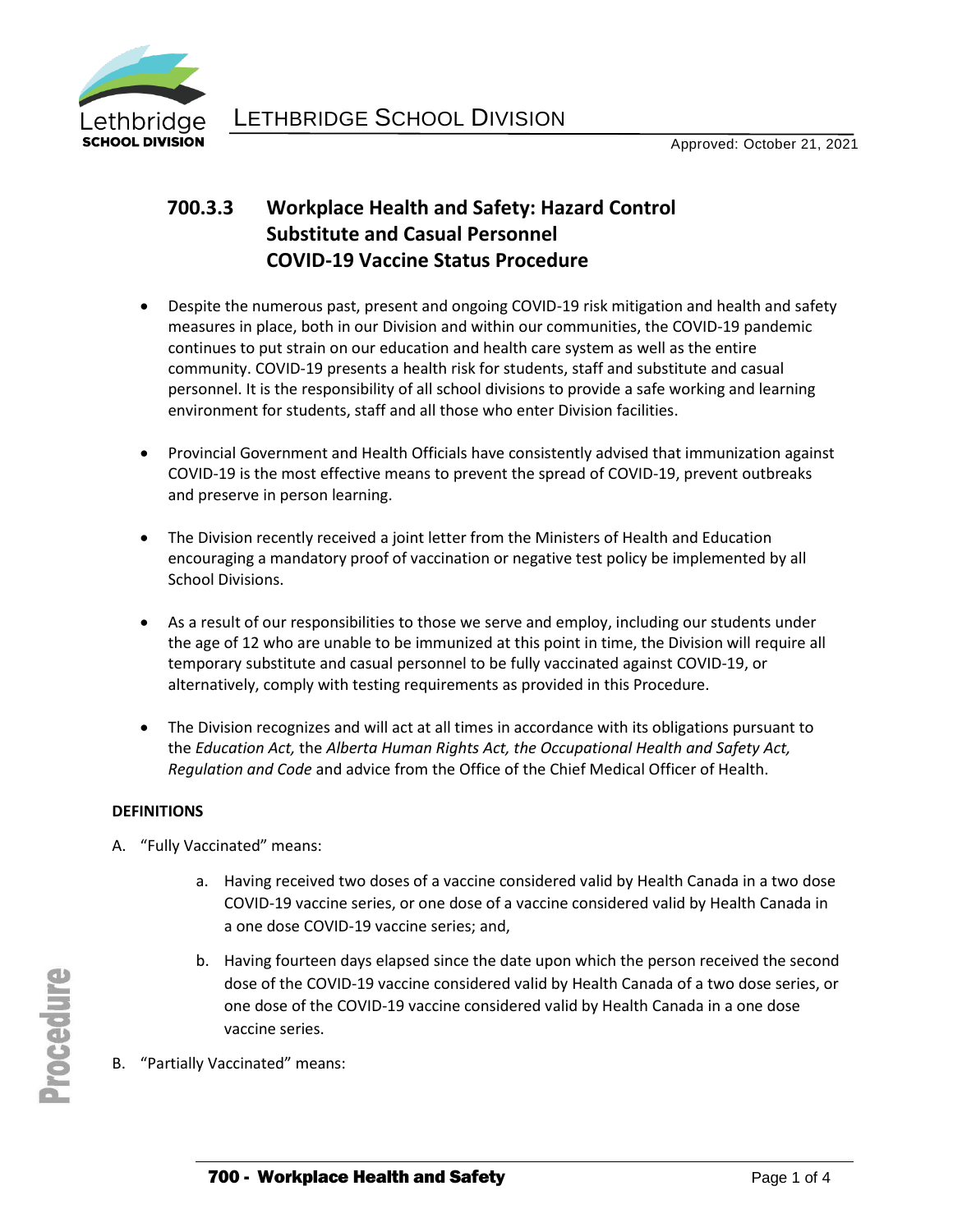

# LETHBRIDGE SCHOOL DIVISION

- a. Having received one dose of a vaccine considered valid by Health Canada in a two dose COVID-19 vaccine series; or,
- b. Have received the dosage series (typically two doses) but fourteen days have not elapsed since the date upon which the person received the second dose of the COVID-19 vaccine considered valid by Health Canada of a two dose series, or one dose of the COVID-19 vaccine considered valid by Health Canada in a one dose vaccine series.
- C. "Unvaccinated" not being in compliance with either Definition A or B as noted above.
- D. "Substitute or Casual Personnel" means any individual listed on the official substitute and casual personnel lists for Lethbridge School Division (the "Division").

# **PROCEDURES**

- **1.** All Division substitute and casual personnel **must declare** their vaccination status as Fully Vaccinated, Partially Vaccinated or Not Vaccinated by October 29, 2021. The declaration must be on the form provided by the Division.
	- a. Substitute and casual personnel will be asked to provide proof of vaccination status by the Division by providing a copy of their Alberta Health COVID-19 Immunization Record, or QR code that verifies their COVID-19 vaccine record. This is in addition to the formal declaration of their vaccination status.
	- b. Substitute and casual personnel must update their vaccination status with the Division if changes occur.
	- c. Subject to the exemptions set out below, all **new** substitute and casual personnel added to the substitute and casual lists on or after October 29, 2021 will be **required to be Fully Vaccinated** prior to their first day of service and show proof thereof through the provision of an Alberta Health COVID-19 Immunization Record or a QR code that verifies their COVID-19 vaccine record.
	- d. Where applicable, equivalent proof of vaccination documents from another Canadian Province or Territory or the Canadian Armed Forces will be accepted.
- **2.** Substitute and casual personnel must present one of the following to the Human Resource department beginning November 8, 2021:
	- a. Declaration of full vaccination (note, the division will be requiring proof of vaccination at a future date); or
	- b. Acceptable proof of a negative COVID-19 test completed within the previous 72 hours of the commencement of a "workday" or "shift" of the substitute or casual.
		- **i.** Proof of a negative COVID-19 test consists of a report demonstrating a negative result of a Health Canada approved rapid antigen, rapid PCR or lab-based PCR test—the report must clearly state the type of test, time of sample collection, clear indication of a negative result and laboratory or pharmacy that completed the test, if applicable. If available, substitute and casual personnel may choose to use the rapid antigen tests provided by Alberta Health Services, per the usage and reporting process outlined by the Division.
		- **ii. Self-produced documentation of a negative result is not sufficient evidence.**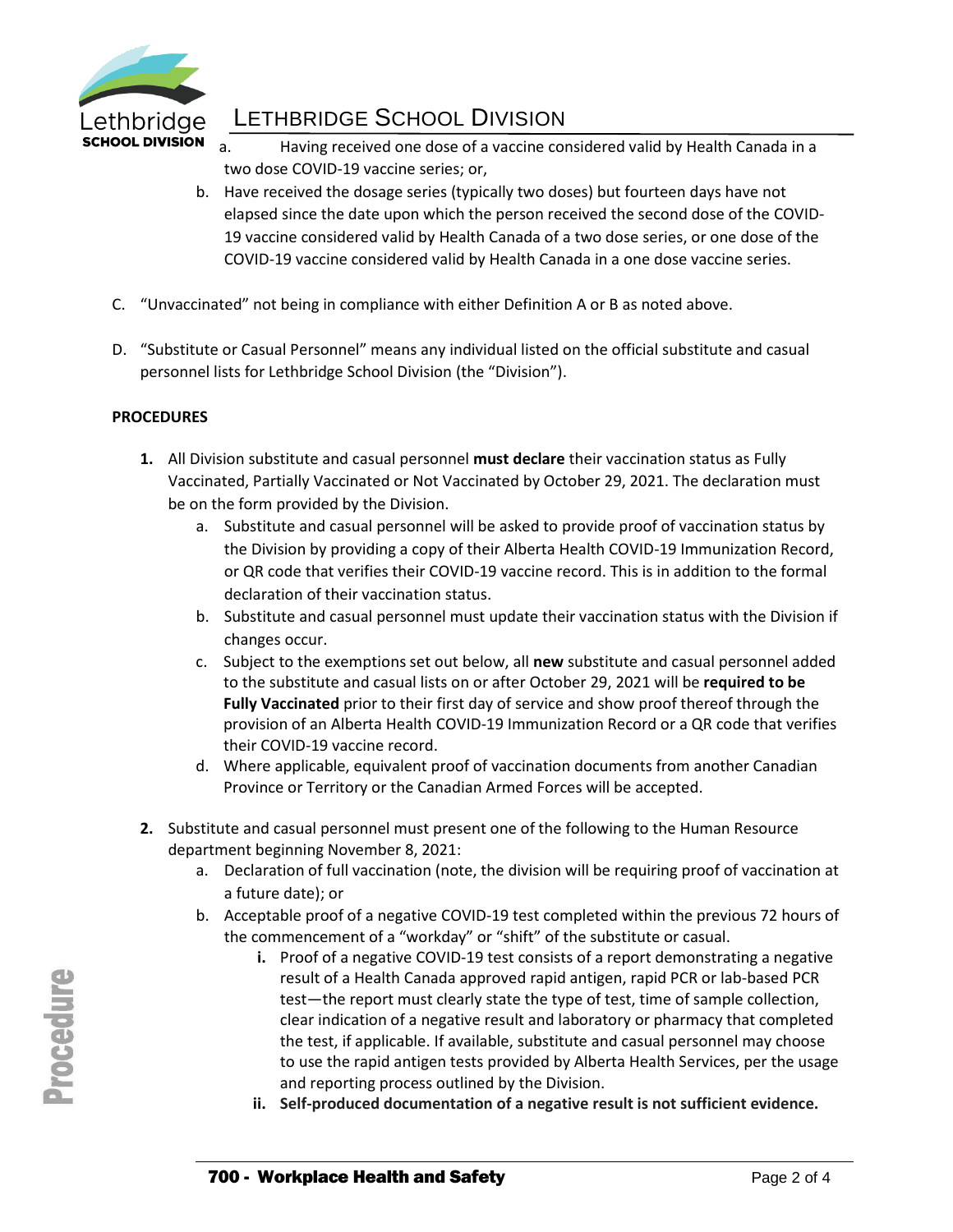

# LETHBRIDGE SCHOOL DIVISION

- iii. If test results come back positive, substitute and casual personnel are not permitted to be present in any Division facilities until cleared to return per Alberta Health Services guidelines.
- **3.** Any substitute or casual personnel that do not comply with either proof of full vaccination or acceptable proof of a negative COVID-19 test pursuant to Sections 1 and 2 (a) or (b) above, is considered non-compliant and will not be permitted to attend any Division property and will be removed from the official substitute and casual list for the Division.
- **4.** Costs of all testing shall be paid by the individual required to produce the test results. For further clarity, the Division shall not be responsible in any way for the costs of testing.

# **EXEMPTIONS**

- **5.** The Division recognizes its responsibilities and duties pursuant to the *Alberta Human Rights Act.*  If substitute or casual personnel are unable to be vaccinated due to a protected ground as defined by the *Act,* the Division will consider requests for exemption and reasonable accommodation to the point of undue hardship.
- **6.** Any substitute or casual personnel seeking a Human Rights (ie. medical or religious) exemption from compliance with this Procedure should notify Human Resources as soon as possible. Human Resources will advise any substitute or casual personnel inquiring on applying for an exemption the required information to do so. All substitute or casual personnel considering applying for an exemption should understand that this Procedure is purposely designed to provide an alternative for substitute or casual personnel not able or wishing to be fully vaccinated, to remain compliant with this Procedure by providing the required regular COVID-19 negative test result. As a result, it is anticipated in most cases that substitute or casual personnel that have a proven legitimate Human Rights exemption to vaccination will be reasonably accommodated by participating in the regular COVID-19 testing procedures outlined above in this Procedure.

#### **NON-COMPLIANCE**

**7.** Any failure to comply with this Procedure by substitute or casual personnel, including the refusal to disclose vaccination status and/or the provision of proof of vaccination status, compliance with applicable testing requirements, or the provision of false or misleading information in any regard, will be removed from the substitute and casual lists for Lethbridge School Division permanently.

# **CONTINUED COMPLIANCE WITH ALL HEALTH AND SAFETY PRECAUTIONS**

**8.** All substitute and casual personnel are expected and required to continue to comply with all applicable health and safety measures to reduce the hazard of COVID-19, including but not limited to compliance with screening protocols, wearing a mask or face covering, using provided PPE, maintaining appropriate physical distancing and self-monitoring for potential COVID-19 symptoms daily prior to attending the workplace.